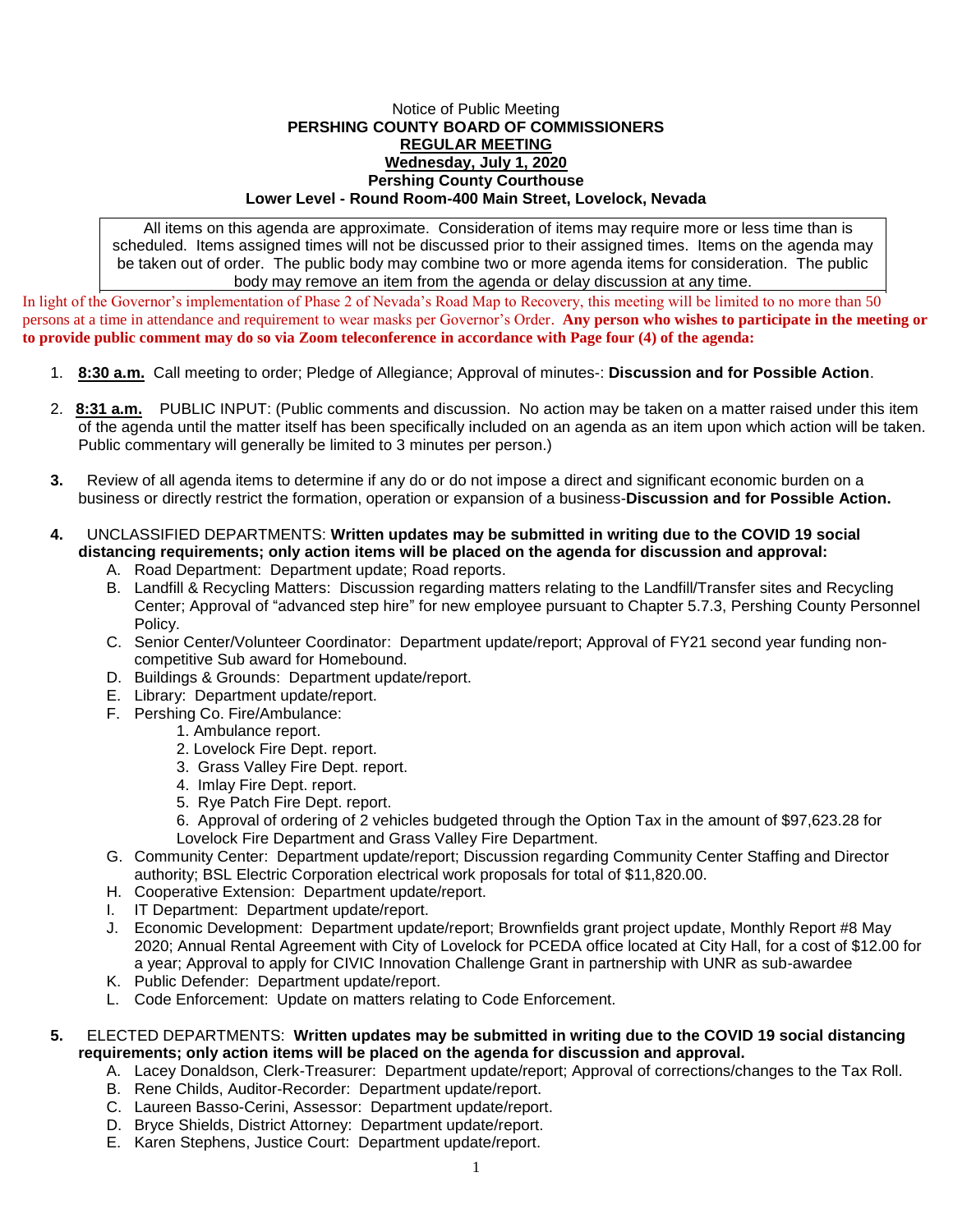- F. Jerry Allen, Sheriff: Update/report on matters relating to the Pershing County Sheriff's Office; Approval to purchase 2 patrol vehicles due to the damage caused during a Law Enforcement incident; Approval to thaw the hiring freeze to allow applications to fill vacancies created by retirements.
- 6. Derby Field Airport: Update on matters relating to the Derby Field Airport.
- 7. Museum Board: Approval of "Outgoing Loan Agreement" with the Nevada State Museum for BLM (Bureau of Land Management) and NSM (Nevada State Museum) artifacts on loan to the Marzen House Museum- **Discussion and for Possible Action.**
- 8. **10:00 a.m.** PLANNING & BUILDING DEPARTMENT/IMLAY WATER SYSTEM MATTERS: Update on matters relating to the department**-Written updates may be submitted due to the COVID-19 social distancing requirements/only action items will be placed on the agenda for discussion and approval**; **Discussion and for Possible Action**.
- 9. Acknowledgement of evaluations and approval of yearly salary increases for Unclassified Employees for FY 2020-21 J. Abbott; T. Banks; T. Bjerke; K. Brinkerhoff; S. Cochran; J. Evans; J. Handka; C. Haas; D. Hill; H. Lusby-Angvick; F. Machado; D. McKay; G. Monroe; K. Wesner - **Discussion and for Possible Action.**
- **10.** Update from Emergency Operations and Re-evaluation of Resolution 20-03-02, Declaration of Emergency relating to the COVID-19 (Corona Virus); Discussion regarding Economic Recovery for Pershing County; Discussion regarding impact to the Pershing County Budget for FY2020-2021; Discussion regarding process and distribution of the CARES Act funding-**Discussion and for Possible Action.**
- 11. Litigation Meeting.
- 12. Report from Legal Counsel.
- 13. Report from Administrative Assistant/HR Rep.-County Commissioner's Office.
- 14. Items for future agendas-**Discussion and for Possible Action.**
- 15. Correspondence.
- 16. Matters of the Board for Discussion.

Board Member reports. Board Liaison reports. (Nevada Works, Safety, Hospital Board, Emergency Management, Cemetery, Recreation Board, WNDD, Pe. Co. Economic Dev./ , Community Center, Airport Advisory Board; Museum Advisory Board, Library Board, Senior Center Advisory Board, Central Nevada Water Authority, Planning Board, Broadband Advisory Board, 911 Committee, Solid Waste Management Recycling Advisory Board, Pe. Co. Volunteer Advisory Board, T. V. Board, Frontier Coalition, Humboldt River Water Basin Authority.)

- **17. 11:00 a.m.** Ester McCullough, Bureau of Land Management-Update on matters relating to Pershing County such as Unionville Cemetery, Wild Horse/Burros, Wildland Fires and events on the Black Rock Playa.
- 18. PUBLIC INPUT: (Public comments and discussion. No action may be taken on a matter raised under this item of the agenda until the matter itself has been specifically included on an agenda as an item upon which action will be taken. Public commentary will generally be limited to 3 minutes per person.)
- 19. Approval of Vouchers- **Discussion and for Possible Action**.
	- **NOTICE:** The County Commission may by law receive information from legal counsel regarding potential or existing litigation involving a matter over which the County Commission has supervision, control, jurisdiction or advisory power, and such gathering does not constitute a meeting of the County Commission pursuant to Nevada Revised Statutes **241.015.**